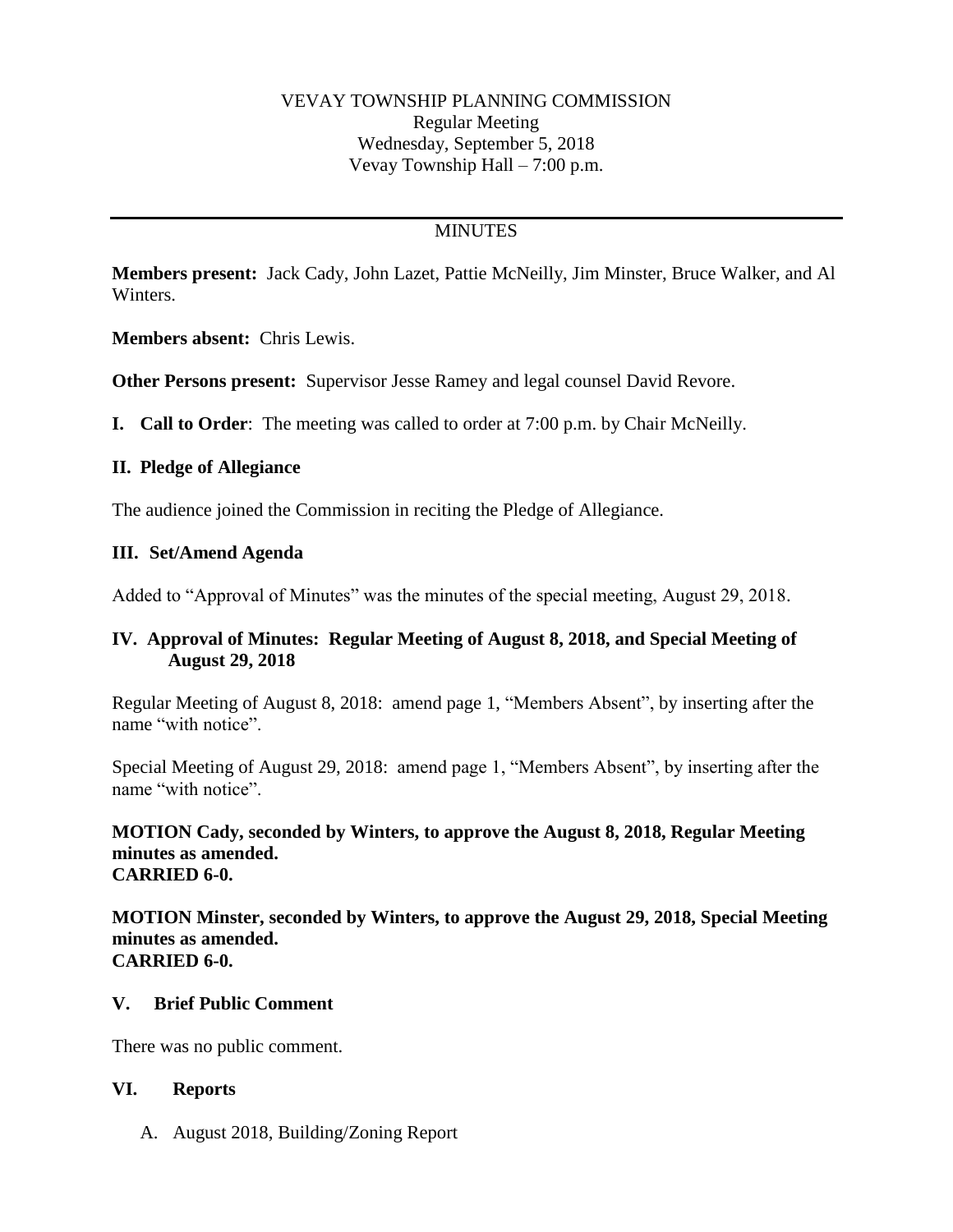The written report indicated that there were three building/zoning permit actions, involving construction of a pole barn, construction of a new home, and a renewal of a new home permit. Three violation/attorney letters have been sent, regarding living in a trailer next to a residence in need of significant repair (repairs have started), an unauthorized business on Barnes Road (no longer active), and a violation of junk in the front yard (civil suit filed).

B. Solar and Glare Information

Commissioners earlier received a document published by the U.S. Department of Energy addressing glare from solar arrays. Zoning Administrator Ramey noted that it was for informational purposes, as previously requested by the Commission.

### **VII. Pending Business**

A. Special Land Use Permit Application from John Fischer/Majestic Land LLC for sand/gravel Mining Operation at W Barnes and Kelly Roads

This application had been discussed in August, and the Commission noted several changes that needed to be made to both the SLU permit application and the site plan. Mr. Fischer has made the recommended changes and re-submitted the application.

Mr. Fischer – the DEQ has informed him that all wetlands have been appropriately delineated, and no wetlands permit is required. The soil erosion permit from the Ingham County Drain Commissioner is still in process.

Mr. Fischer – in response to questions – not all wetlands areas on the entire property have been delineated, as he only requested mining a small portion of the properties. The site plan does indicate the 100-year flood plain. The area proposed to be mined has been reduced from about 20 acres to about 11 acres. The former tributary to Mud Creek that ran from the SE to the NW of the parcels is no longer there; there was discussion of it possibly having been a drainage ravine developed by the prior operator. He again verified that note 1 does not refer to regular pumping and there will be no dewatering, only pumping of rain-filled areas in process of being mined. The Commission noted that if he sells the property and a new owner wants to mine below the water table. It will not be permitted by this SLU permit. While note 5.3 indicates the crusher is listed as having a decibel rating of 120, he is unaware of any noise regulations either at the federal or state level. There is a ridge between the proposed crushing operations and nearby residences; there are also mature trees around the area where crushing operations are to occur.

Mr. Fischer - in response to questions – previous operations removed about 3 million tons of material; he's proposing to mine about 300,000 tons. All setbacks meet the Ordinance requirements. Mining will stop about 12-18 inches above the water table, which fluctuates, but all final grades will be above the water table. The DEQ has been told he will not be mining below the water table. Regarding note 11 - The 60 truck per day limit is approved by the Ingham County Road Department and reflects an absolute ceiling for the anticipated number of trucks. A gravel train can haul about 50 tons.

Mr. Fischer - in response to questions – the northern stockpile area will not be utilized. It's currently a hay field and will be used for recreational purposes. The Native Upland Seed Mix for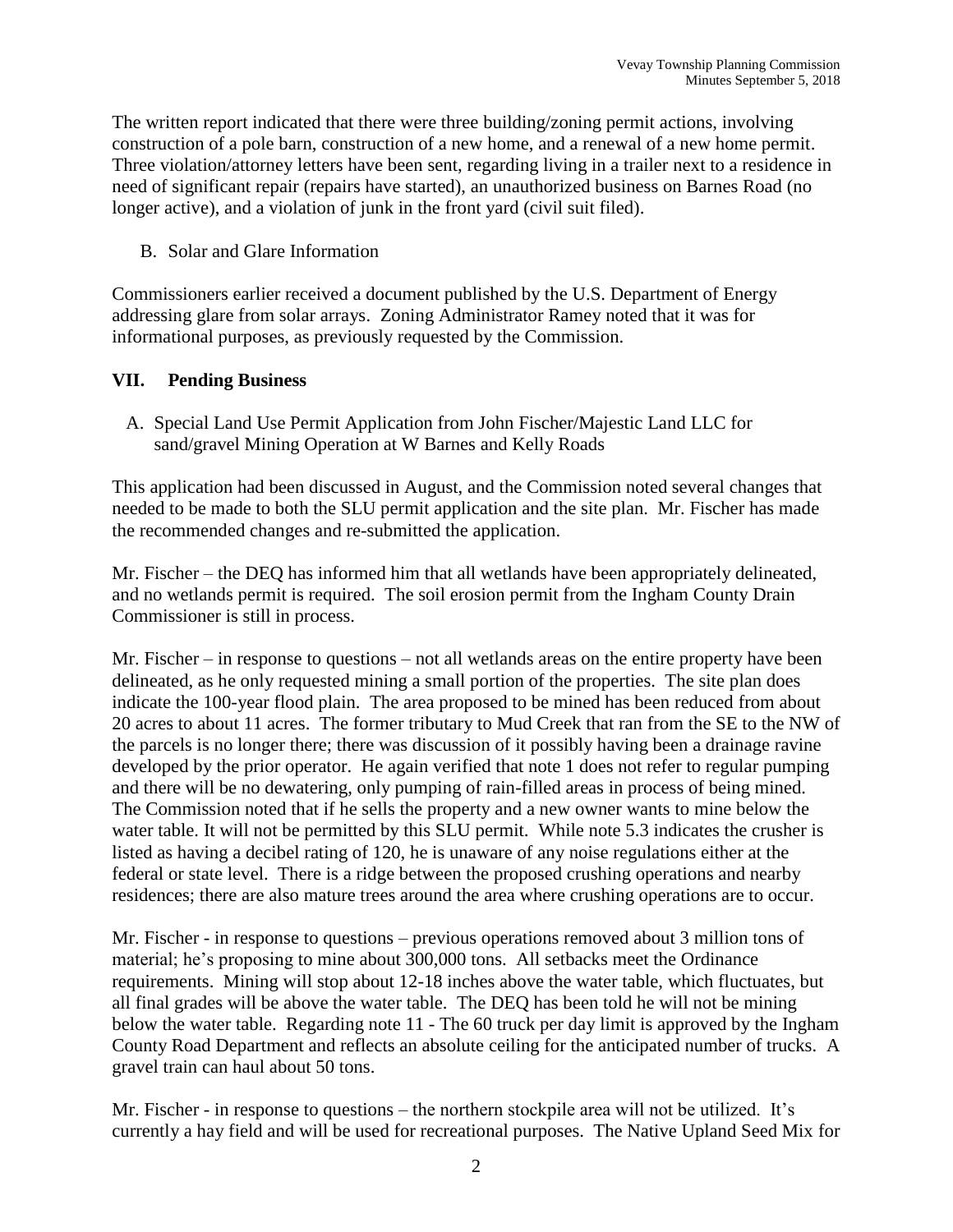reclamation and rehabilitation is a standard mix used around the state that doesn't require mowing and prevents erosion. This mix reduces maintenance, is drought tolerant, and attracts wildlife. There will be no fuel tanks on site. They will likely work for a month, stockpile materials, and only mine when stockpiles need to be renewed. They anticipate mining about 2000 tons of material per day. All fueling trucks have spill response kits, which are of the type utilized around the state. It was noted that a gallon of fuel can contaminate up to 1,000,000 gallons of water. The applicant was asked to provide a written document detailing how fueling operations would occur and how a spill would be addressed.

1. Gravel Mining Consultant Proposals

Commissioners earlier received two proposals to assist the Commission in considering the gravel mining SLU permit: from McKenna Associates and from Bauer-Ford Reclamation.

COMMISSION – had discussion on bringing in a consultant essentially to advise the Township not only on what Commissioners don't know, but also to advise about matters which the Commission might not even consider. In response to a comment that the Ordinance does not specify hiring a consultant, legal counsel advised that the Commission can utilize whatever process it deems necessary to obtain all the information required to fully consider a SLU permit application/site plan. Using or not using a consultant for a particular application is not necessarily a precedent that binds future Commission deliberations.

COMMISSION - given the limited size and scope of this mining proposal, the history of mining on this site, and as mining will not occur below the water table, the Commission decided to not utilize an outside consultant for this SLU permit application.

2. Special Land Use Permit Application #18-01 REVISED (set public hearing)

### **MOTION Minster, seconded by Cady to schedule a public hearing on SLU permit application 18-01 (as revised, dated August 17, 2018) during the regular Commission meeting on October 3, 2018, at 7:00 pm. CARRIED 6-0.**

B. Consider Amendment to Zoning Ordinance, Chapter 16, Special Land Use

COMMISSION – had discussion on the draft document previously distributed. Comm. Lazet will email to all Commissioners the list of agreements previously reached with the proposed development of the Tear Mine on Barnes Road, and the public comments from the minutes of the last approval of the Crazy C SLU permit renewal. Commissioners were asked to provide all comments and changes to Comm. Lazet by Friday, Sept. 14, who will prepare a new working document for discussion.

## **VIII. Any Other Business**

No other business was discussed.